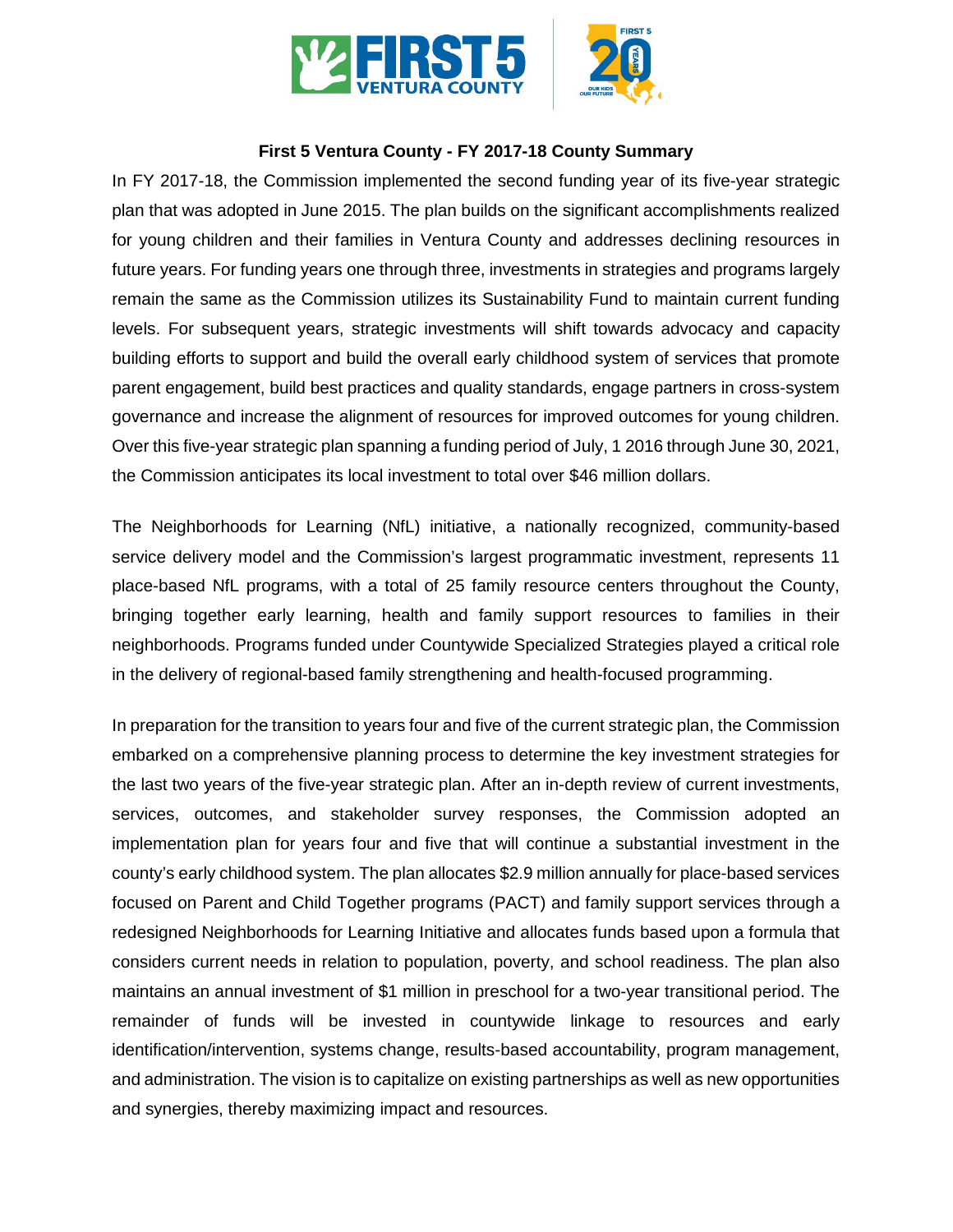

## Annual Report AR-1

Ventura Revenue and Expenditure Summary

July 1, 2017 - June 30, 2018

### Revenue Detail

| <b>Category</b>                        | <b>Amount</b> |
|----------------------------------------|---------------|
| <b>Tobacco Tax Funds</b>               | \$5,848,545   |
| First 5 Impact Funds                   | \$881,231     |
| <b>Small County Augmentation Funds</b> | \$0           |
| <b>DLL Pilot Funds</b>                 | \$0           |
| Donations                              | \$850         |
| Revenue From Interest Earned           | \$295,220     |
| Grants                                 | \$161,830     |
| Other Funds                            | \$6,800       |
| <b>Total Revenue</b>                   | \$7,194,476   |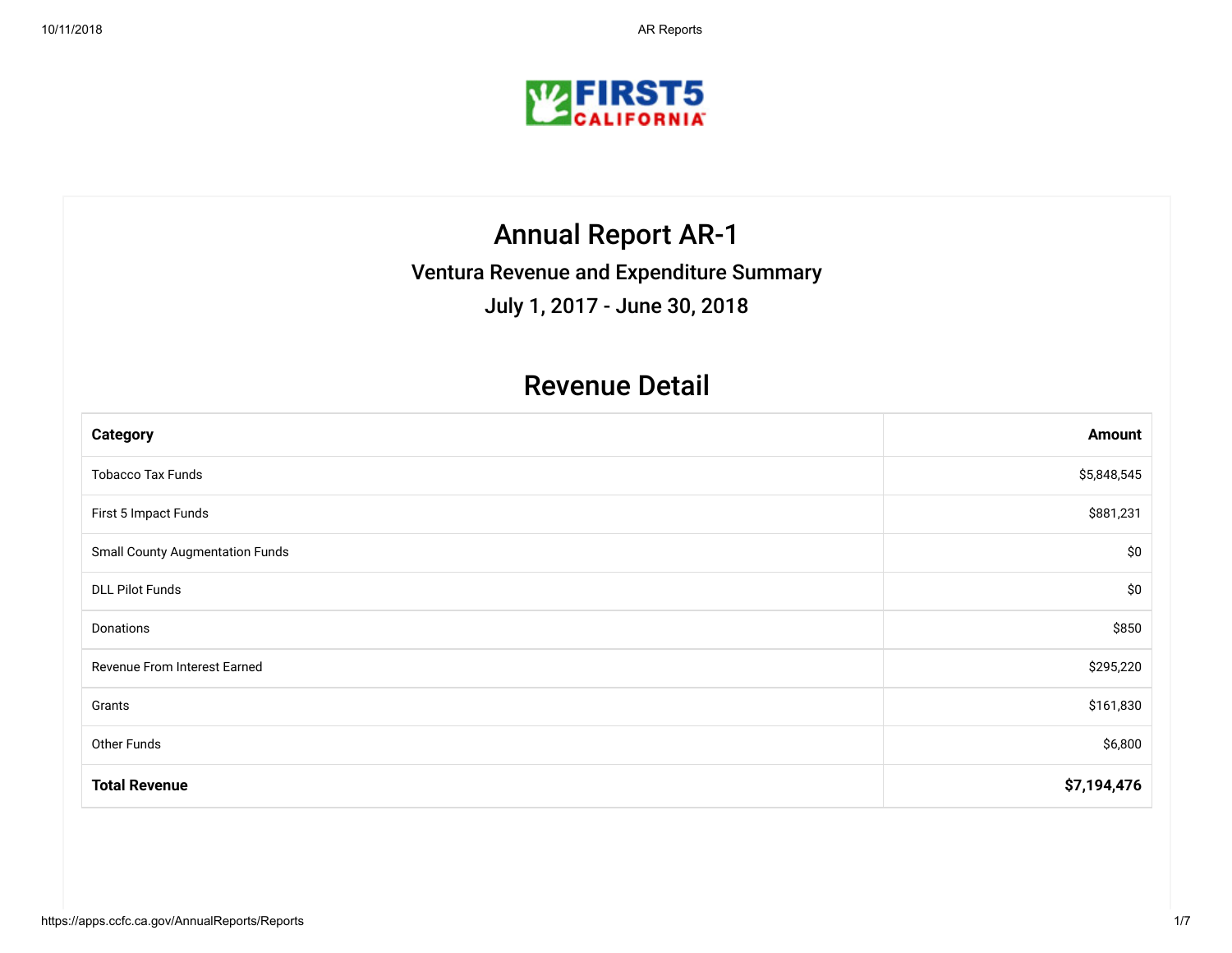| <b>Improved Family Functioning</b> |  |
|------------------------------------|--|
|------------------------------------|--|

| <b>Service</b>                | <b>Grantee</b>                 | Program(s)                  | Children    | <b>Caregivers</b> | <b>Providers</b> | <b>Amount</b> |
|-------------------------------|--------------------------------|-----------------------------|-------------|-------------------|------------------|---------------|
| <b>General Family Support</b> | County Health & Human Services | • Other                     | 941         | 7398              | 0                | \$492,534     |
| <b>General Family Support</b> | CBO/Non-Profit                 | .211<br>• FRCs Core Support | 36          | 1882              | $\mathbf 0$      | \$177,781     |
| Intensive Family Support      | Other Private/For Profit       | • Triple P 4-5              | $\mathbf 0$ | 731               | 83               | \$223,750     |
| Intensive Family Support      | CBO/Non-Profit                 | • Triple P 4-5              | 0           | 802               | 62               | \$131,805     |
|                               |                                |                             |             |                   | <b>Total</b>     | \$1,025,870   |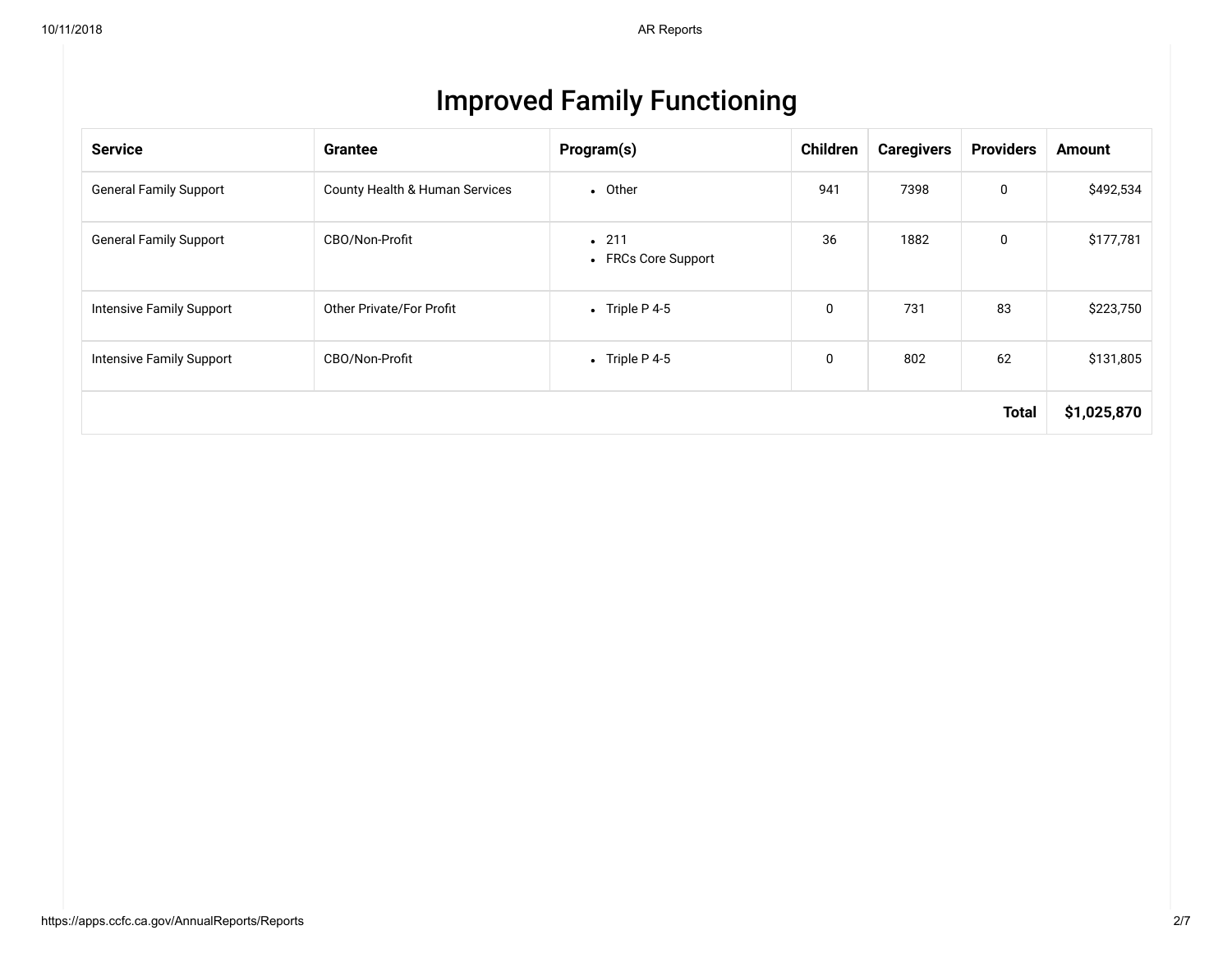|  |  | <b>Improved Child Development</b> |
|--|--|-----------------------------------|
|--|--|-----------------------------------|

| <b>Service</b>                            | <b>Grantee</b>                                       | Program(s)                                                      | Children | <b>Caregivers</b> | <b>Providers</b> | <b>Amount</b> |
|-------------------------------------------|------------------------------------------------------|-----------------------------------------------------------------|----------|-------------------|------------------|---------------|
| <b>Quality Early Learning Supports</b>    | County Office of Education/School<br>District        | • CLASS<br>• CSEFEL<br>$\bullet$ DRDP<br>$\cdot$ ERS<br>• Other | 0        | 0                 | 997              | \$793,084     |
| Early Learning Programs (Direct<br>Costs) | County Office of Education/School<br><b>District</b> | • Playgroups<br>• First 5 funded Preschool<br>• Other           | 3655     | 18972             | 18               | \$4,667,328   |
| Early Learning Programs (Direct<br>Costs) | <b>Child Care Centers</b>                            | • First 5 funded Preschool                                      | 132      | 0                 | 0                | \$1,113,031   |
| Early Learning Programs (Direct<br>Costs) | CBO/Non-Profit                                       | • Playgroups<br>• First 5 funded Preschool<br>• Other           | 1759     | 10806             | 0                | \$950,997     |
|                                           |                                                      |                                                                 |          |                   | <b>Total</b>     | \$7,524,440   |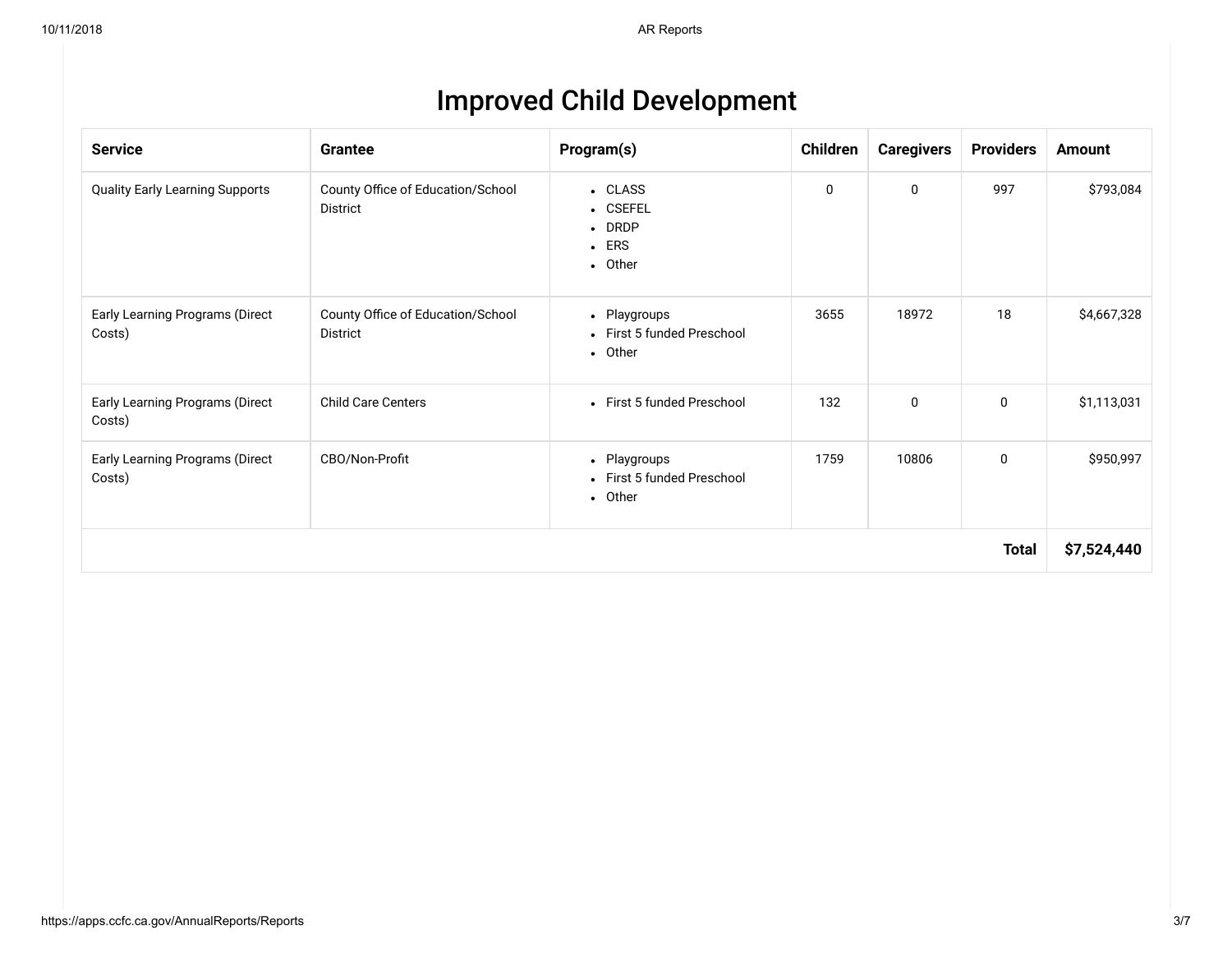## Improved Child Health

| <b>Service</b>                      | <b>Grantee</b>                 | Program(s)                             | Children | <b>Caregivers</b> | <b>Providers</b> | <b>Amount</b> |
|-------------------------------------|--------------------------------|----------------------------------------|----------|-------------------|------------------|---------------|
| Oral Health Education and Treatment | County Health & Human Services | • Oral Health Screening and<br>Varnish | 9955     | 2112              | 52               | \$50,965      |
| Oral Health Education and Treatment | CBO/Non-Profit                 | • Oral Health Screening and<br>Varnish | 3669     | 2530              | 0                | \$221,798     |
|                                     |                                |                                        |          |                   | <b>Total</b>     | \$272,763     |

## Improved Systems Of Care

| <b>Service</b>                           | <b>Grantee</b>          | Program(s)   | <b>Amount</b> |
|------------------------------------------|-------------------------|--------------|---------------|
| Programs and Systems Improvement Efforts | Internal                | • Other      | \$963,935     |
| Programs and Systems Improvement Efforts | <b>Higher Education</b> | • Other      | \$25,000      |
| Programs and Systems Improvement Efforts | CBO/Non-Profit          | • Other      | \$144,013     |
|                                          |                         | <b>Total</b> | \$1,132,948   |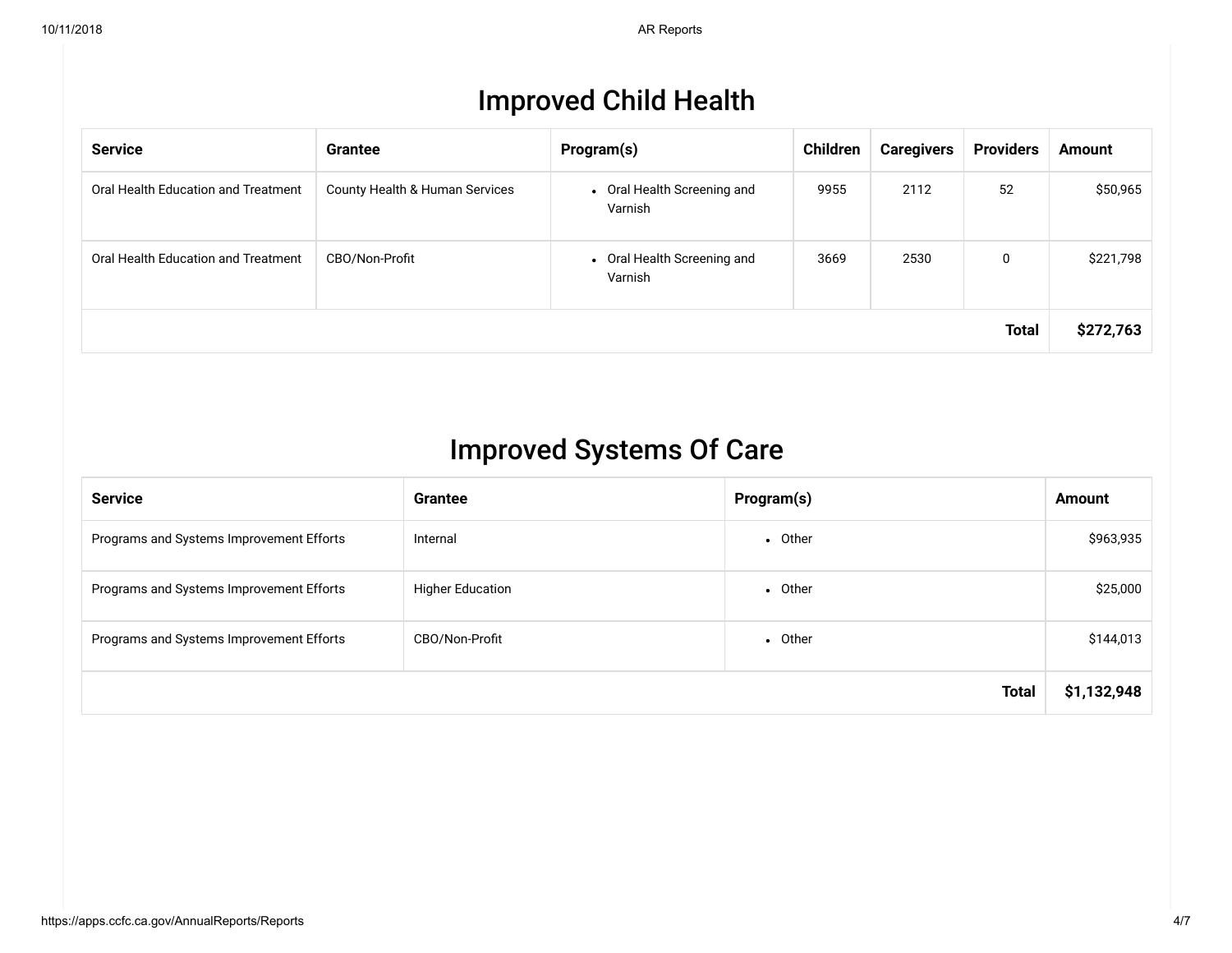# Expenditure Details

| Category                                              | <b>Amount</b>  |
|-------------------------------------------------------|----------------|
| Program Expenditures                                  | \$9,956,021    |
| Administrative Expenditures                           | \$579,832      |
| <b>Evaluation Expenditures</b>                        | \$231,434      |
| <b>Total Expenditures</b>                             | \$10,767,287   |
| Excess (Deficiency) Of Revenues Over (Under) Expenses | ( \$3,572,811) |

## Other Financing Details

| <b>Category</b>                      | <b>Amount</b> |
|--------------------------------------|---------------|
| Sale(s) of Capital Assets            | \$0           |
| Other                                | \$0           |
| <b>Total Other Financing Sources</b> | \$0           |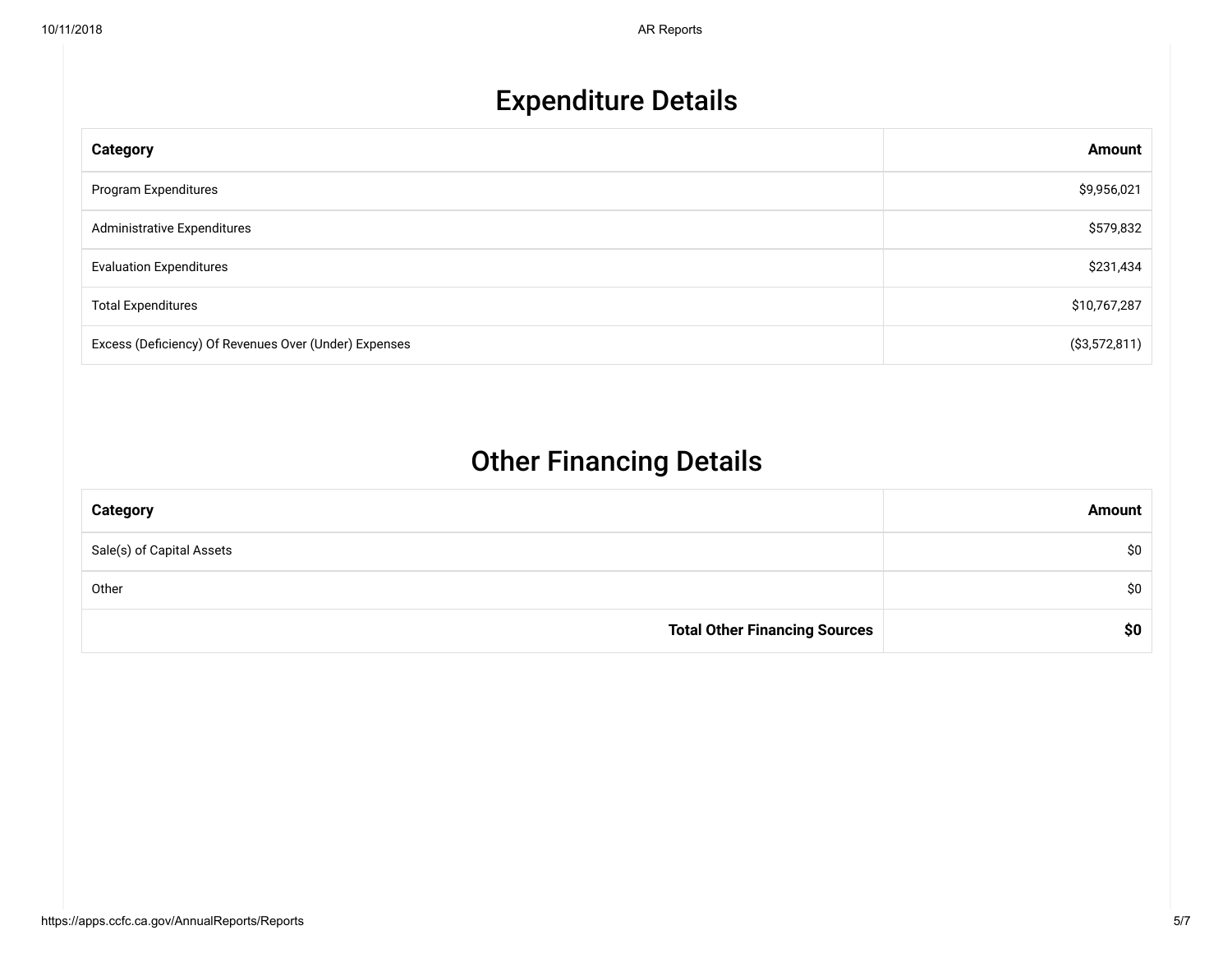## Net Change in Fund Balance

| <b>Category</b>            | <b>Amount</b>  |
|----------------------------|----------------|
| Fund Balance - Beginning   | \$20,116,015   |
| Fund Balance - Ending      | \$16,543,204   |
| Net Change In Fund Balance | ( \$3,572,811) |

### Fiscal Year Fund Balance

| <b>Category</b>           | <b>Amount</b> |
|---------------------------|---------------|
| Nonspendable              | \$941,527     |
| Restricted                | \$0           |
| Committed                 | \$15,601,677  |
| Assigned                  | \$0           |
| Unassigned                | \$0           |
| <b>Total Fund Balance</b> | \$16,543,204  |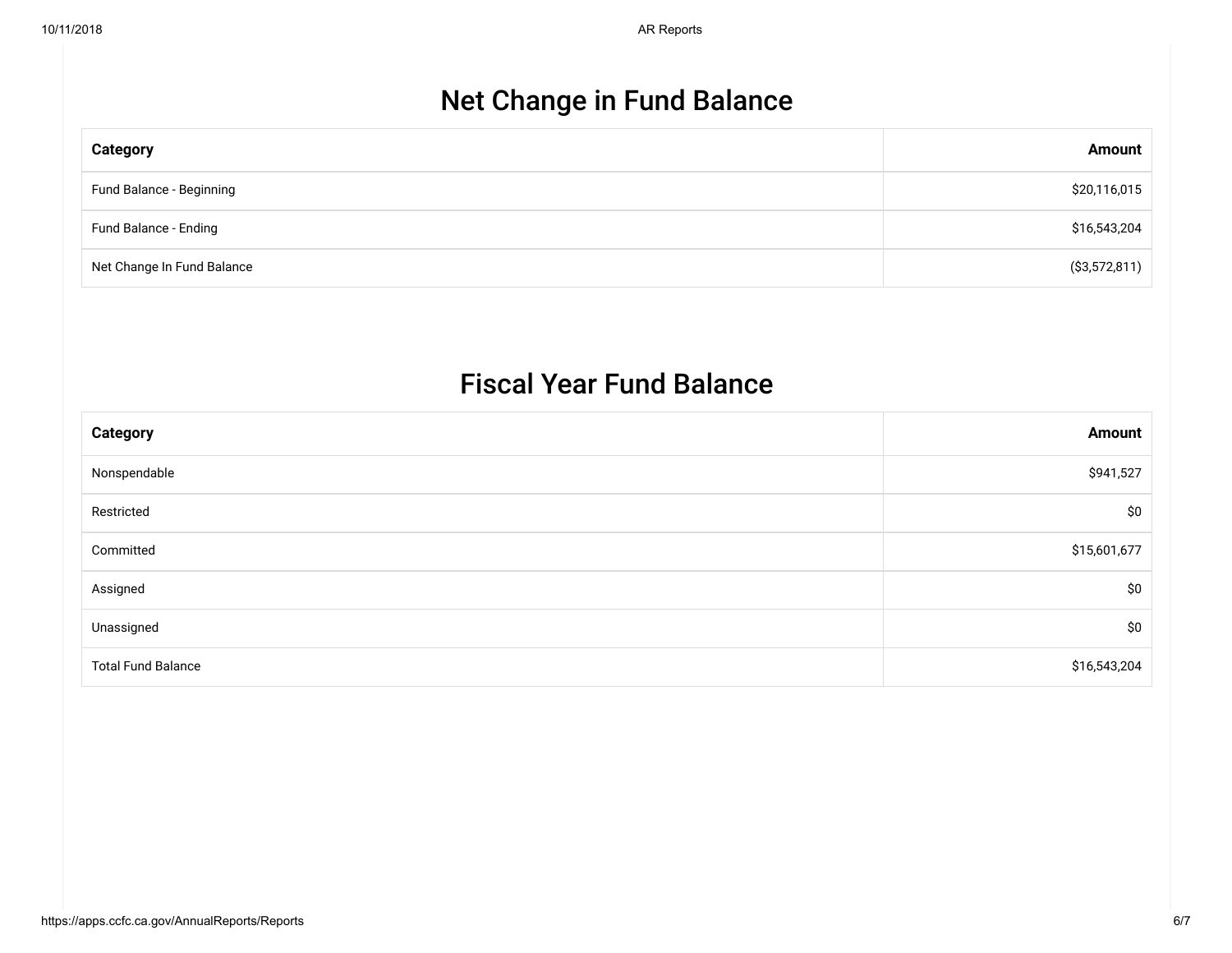10/11/2018 AR Reports

## Expenditure Note

No data entered for this section as of 10/11/2018 9:19:44 AM.

## Small Population County Funding Augmentation

| <b>Category</b>                                                                      | Amount | <b>Comment</b> |
|--------------------------------------------------------------------------------------|--------|----------------|
| Administration                                                                       | \$0    |                |
| <b>Evidence Based Programs</b>                                                       | \$0    |                |
| Evidence Informed Programs                                                           | \$0    |                |
| <b>Funded Programs</b>                                                               | \$0    |                |
| Professional Development, Training and Technical Assistance                          | \$0    |                |
| Evaluation                                                                           | \$0    |                |
| Other (Please Explain)                                                               | \$0    |                |
| <b>Total</b>                                                                         | \$0    |                |
| If unspent funds occurred during the FY, please list amount and provide explanation. | \$0    |                |
|                                                                                      |        |                |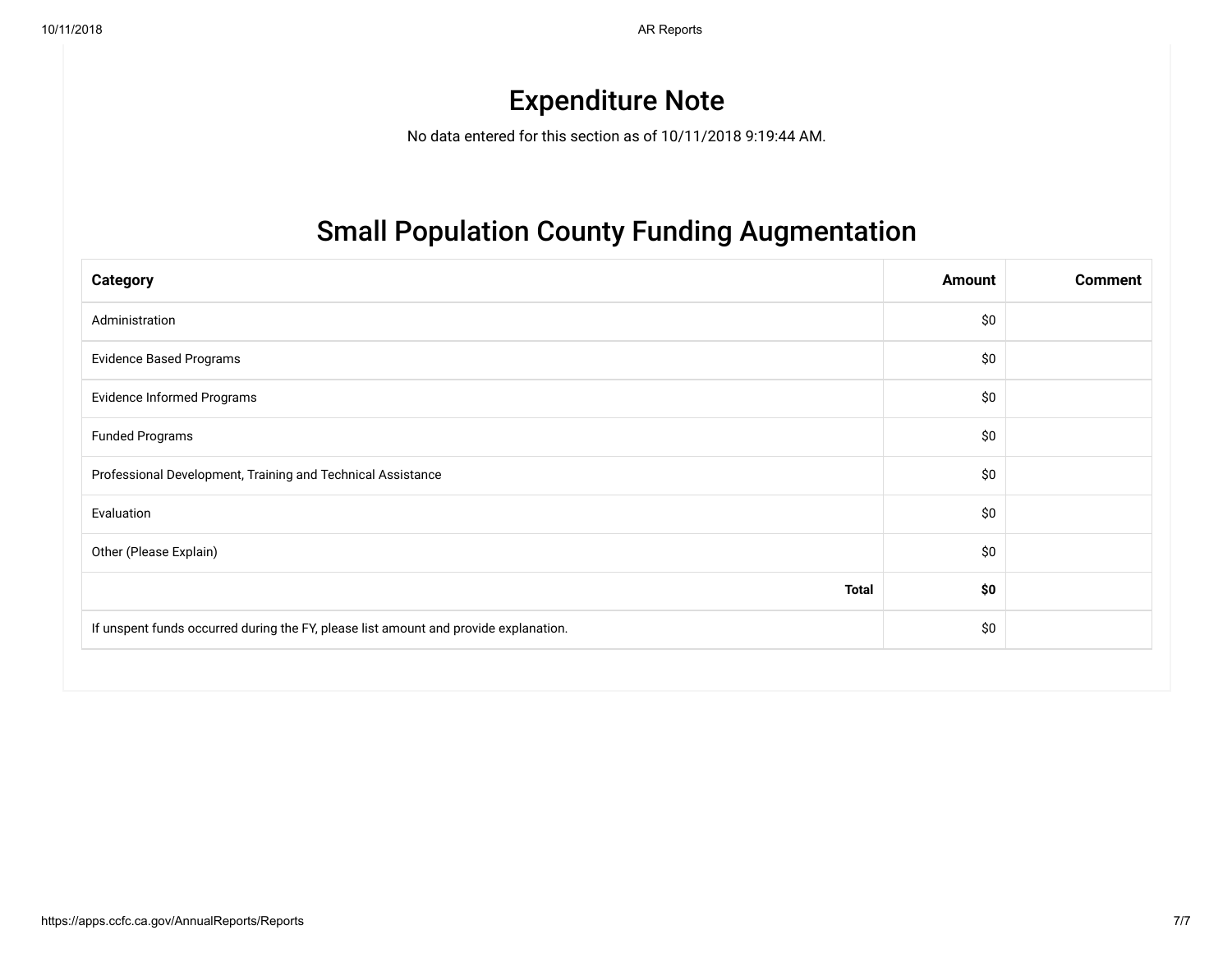

## Annual Report AR-2

Ventura Demographic Worksheet

July 1, 2017 - June 30, 2018

## Population Served

| <b>Category</b>                                 | <b>Number</b> |
|-------------------------------------------------|---------------|
| Children Less than 3 Years Old                  | 4,093         |
| Children from 3rd to 6th Birthday               | 6,062         |
| Children - Ages Unknown (birth to 6th Birthday) | 9,999         |
| <b>Primary Caregivers</b>                       | 44,325        |
| Other Family Members (including siblings)       | 902           |
| Providers                                       | 1,211         |
| <b>Total Population Served</b>                  | 66,592        |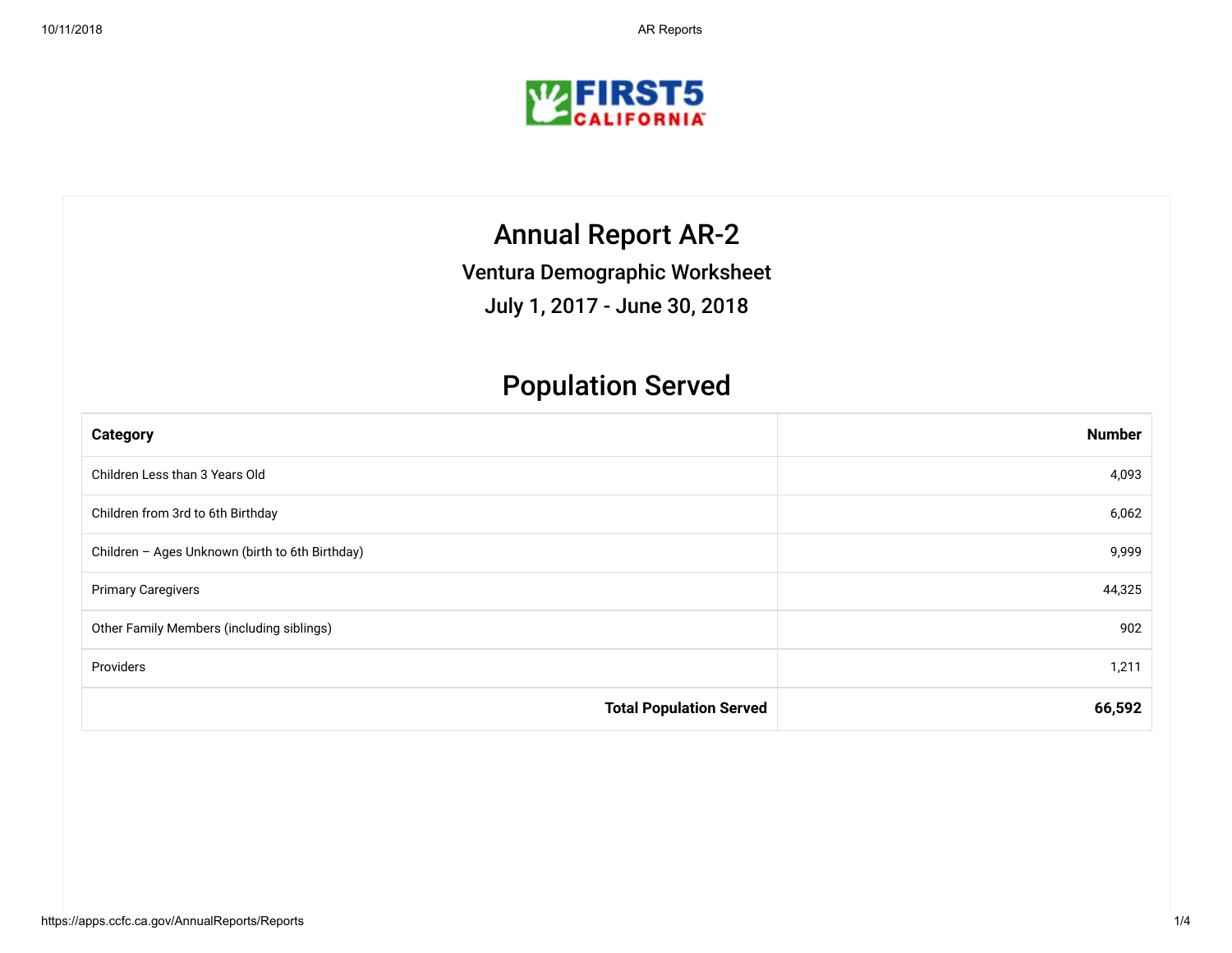# Primary Languages Spoken in the Home

| <b>Category</b>               | <b>Number of Children</b> | <b>Number of Adults</b> |
|-------------------------------|---------------------------|-------------------------|
| English                       | 4,823                     | 11,697                  |
| Spanish                       | 5,017                     | 12,459                  |
| Mandarin                      | 10                        | 8                       |
| Vietnamese                    | 9                         | 10                      |
| Korean                        | 6                         | 4                       |
| Other - Specify with text box | 296                       | 1,849                   |
| Unknown                       | 9,993                     | 19,200                  |
| <b>Totals</b>                 | 20,154                    | 45,227                  |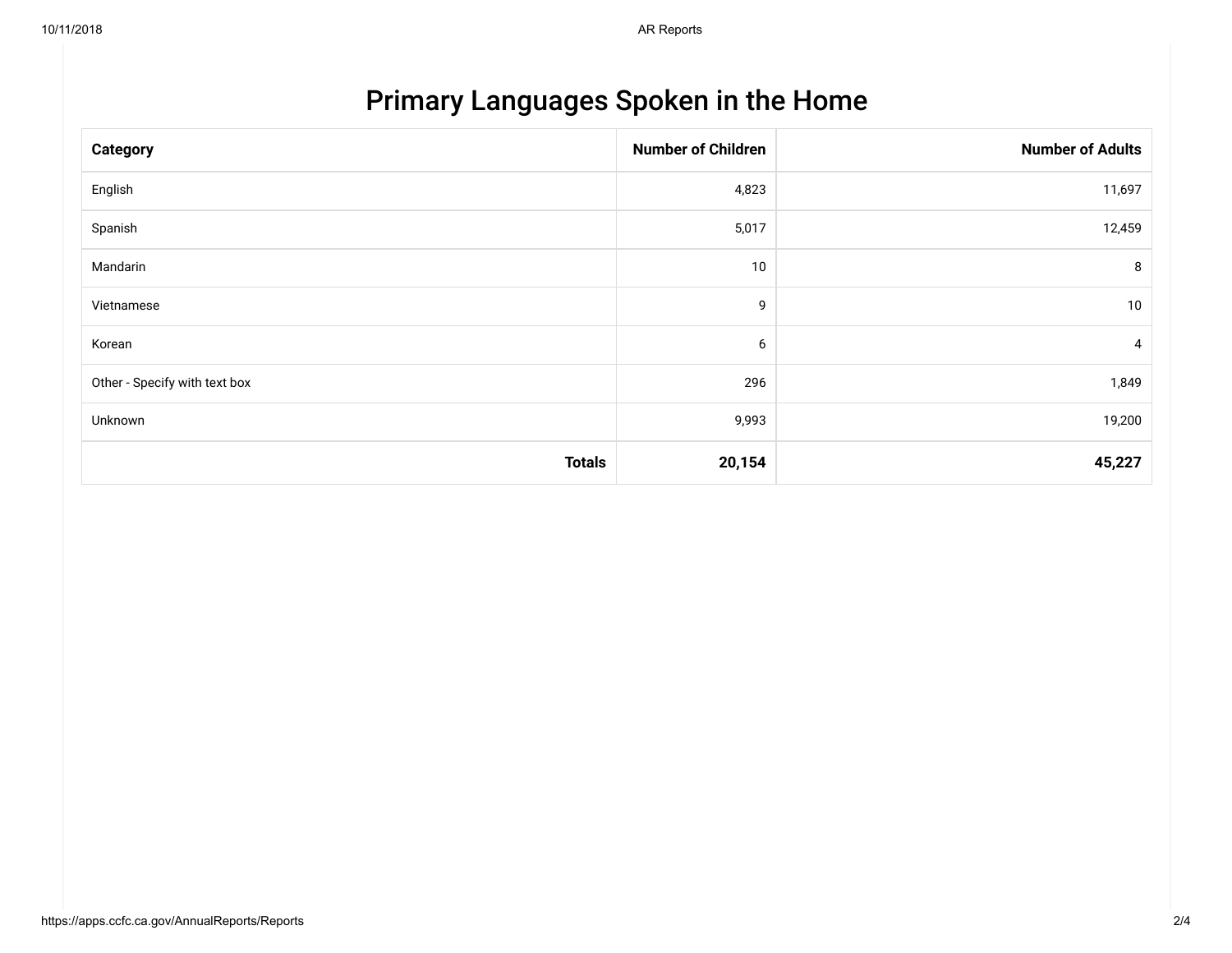## Race/Ethnicity of Population Served

| <b>Category</b>                           | <b>Number of Children</b> | <b>Number of Adults</b> |
|-------------------------------------------|---------------------------|-------------------------|
| Alaska Native/American Indian             | 10                        | 34                      |
| Asian                                     | 623                       | 283                     |
| Black/African-American                    | 86                        | 190                     |
| Hispanic/Latino                           | 6,531                     | 13,143                  |
| Native Hawaiian or Other Pacific Islander | 39                        | 41                      |
| White                                     | 2,002                     | 3,079                   |
| Two or more races                         | 641                       | 525                     |
| Other - Specify with text box<br>Other    | 136                       | 348                     |
| Unknown                                   | 10,086                    | 27,584                  |
| <b>Totals</b>                             | 20,154                    | 45,227                  |

## Duplication Assessment

| <b>Category</b>                      | Data     |
|--------------------------------------|----------|
| Degree of Duplication                | 40%      |
| Confidence in Data                   | Not sure |
| <b>Additional Details (Optional)</b> |          |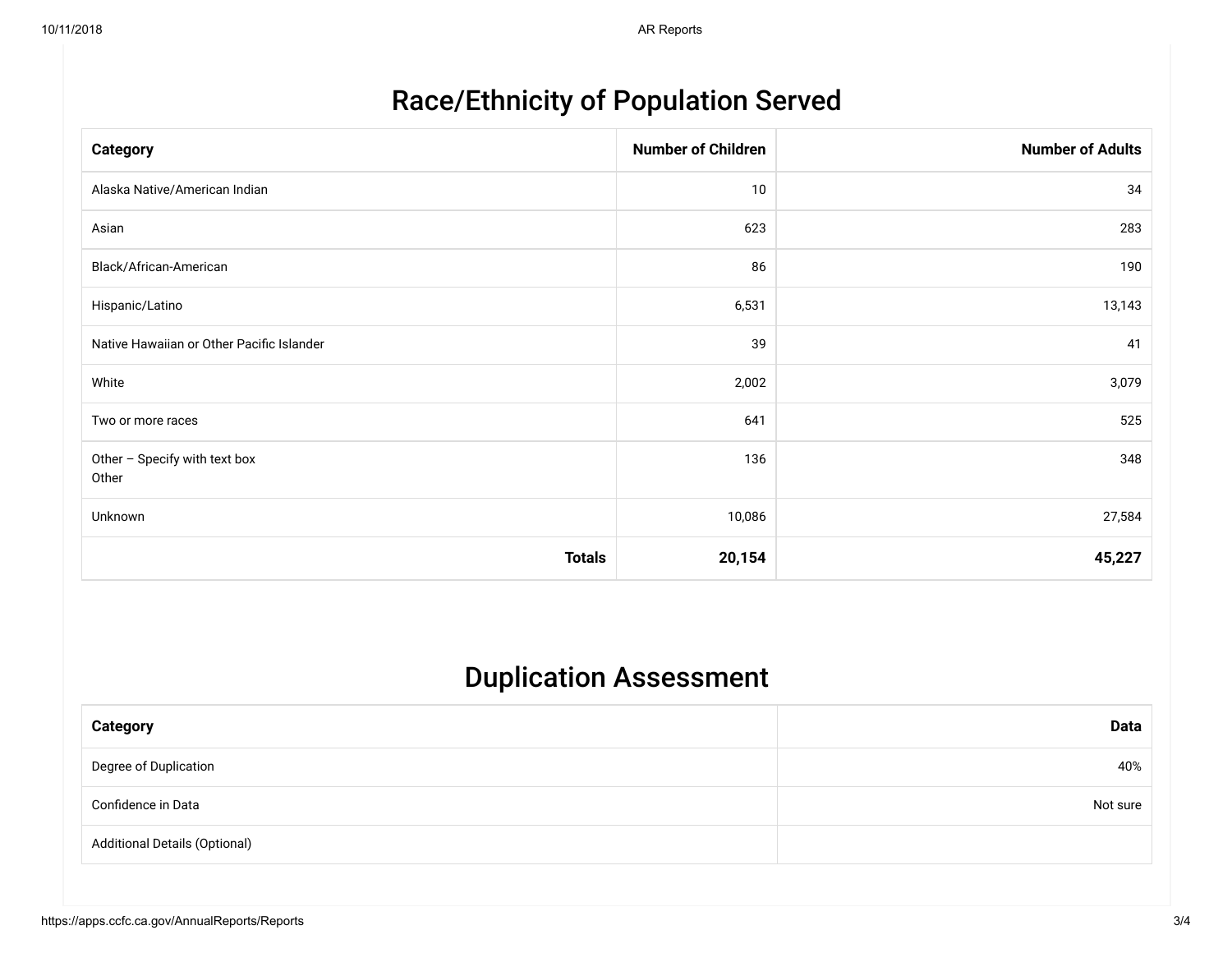

Annual Report AR-3 Ventura County Evaluation & Improved Systems July 1, 2017 - June 30, 2018

### County Evaluation Summary

### Evaluation Activities Completed

First 5 Ventura County (F5VC) promotes results-based accountability by conducting an annual evaluation of its investments to monitor provider performance, facilitate continuous quality improvement, and to guide strategic decision-making. F5VC's accountability and evaluation design is anchored in the F5VC Evaluation Frameworks, which defines a set of evaluation questions and performance benchmarks within three goal areas: Children are healthy; Children have language and social-emotional skills; Families have resources they need. F5VC implements an annual point-in-time parent survey, designed to assess the impact of funded services, as well as a set of program improvement surveys specific to the type of service provided. The parent survey aims to explore the impact of multiple service interventions on the progress towards the key F5VC outcomes articulated in the Commission's Evaluation Framework. The third annual F5VC Parent Survey was conducted in May of 2018, with results to be completed by January of 2019. In addition to the annual survey, a series of program quality improvement surveys was implemented for the second year in FY 2017-18. Through these surveys, F5VC funded partners obtain immediate feedback on parent knowledge/learning and satisfaction with services for continuous quality improvement from families who participate in early learning for parents and children together, parenting education, or general family support services. Initial results of the surveys collected in FY 2017-18 indicate overall high rates of participant's satisfaction, and that services are meeting family needs. F5VC utilizes Persimmony, an online data management solution also used by several other First 5 County Commissions. Within Persimmony, program staff are able to enter individual-level data into a singular relational database that can then be queried using the built-in export and report functions. Individual-level data is linked across the database using each client's unique client identication number. In addition to individual-level data, Persimmony also stores program-level data that can be queried by program staff. In each case, staff integrated data from detailed exports into the accountability benchmark summaries. Finally, F5VC funds 11 Neighborhoods for Learning (NfL) throughout Ventura County. NfLs are place-based centers that provide a variety of services to families and young children, including the Parent and Child Together (PACT) early learning program. PACTs are an opportunity for parents/caregivers to engage in structured and unstructured play with their young children (age 0 to 5 years) with the support of a teacher who models developmentally appropriate parenting techniques. Topics covered in PACTs vary, but focus on developing children's early literacy skills, social/emotional competence, and relationships with their parents/caregivers. PACT teachers plan and adapt PACT classes to meet the needs and interests of participants. In FY 2017-18, F5VC developed a PACT Program Pilot Model to standardize PACT classes for consistency throughout Ventura County and incorporated an evaluation plan to demonstrate the benefits of PACT for children and families. The PACT Program Pilot Model was developed based on findings from the Assessment Phase of this project (e.g. document & literature review; stakeholder surveys and interviews) and is intended to serve as a foundation for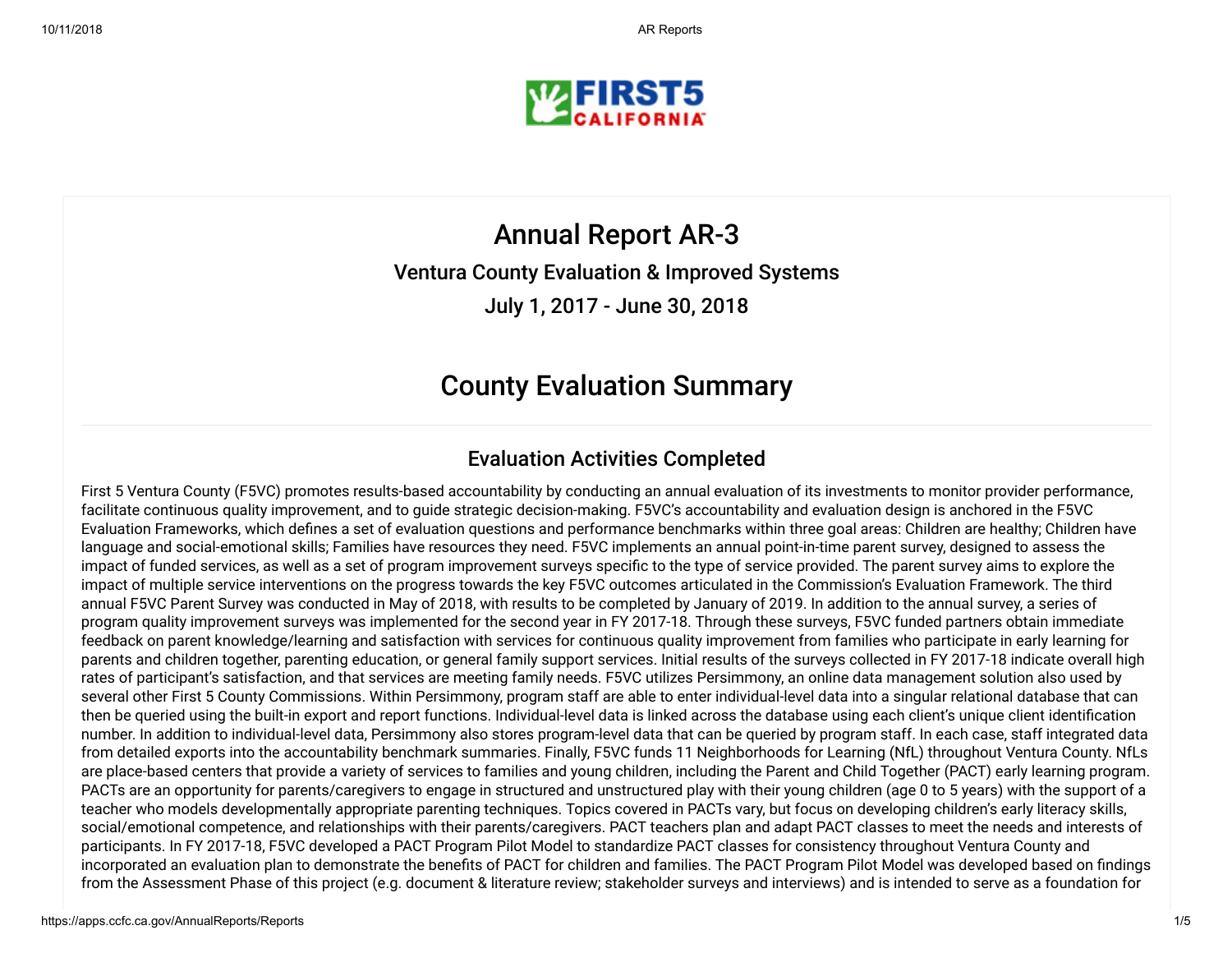future PACT implementation. The PACT Evaluation Plan includes Parent Pre-and Post-Surveys to document program benefits. The Evaluation Plan was developed to be flexible. It can be implemented as a time-limited evaluation or incorporated into the infrastructure of the PACT program to allow for ongoing measurement. The PACT Pilot launched in September of 2018 and results will be competed in January of 2019.

### Evaluation Findings Reported

F5VC's accountability and evaluation design is anchored in the F5VC Evaluation Frameworks, which defines a set of evaluation questions and performance benchmarks within three goal areas: Children are healthy; Children have language and social-emotional skills; Families have resources they need. The data reporting cycle is such that evaluation results for the current FY are available in the following FY. Since F5VC's transition to Persimmony, data on participants and services tied to the accountability benchmarks is available shortly after the close of the FY and results from the 17-18 Annual Parent Survey are expected by January 2019. The F5VC Annual Accountability Report (AAR) for FY 2017-18 will be completed at the end October of 2018 and will be presented to all F5VC Commission members. The report presents analysis of findings across three outcome areas tied to the above goals, which include: Access to Care; School Ready Prior to Kindergarten; and Knowledge of Child Development, Resources, and Parenting. For each outcome area, detailed tables compare targeted benchmarks to actual program performance measures, and indicate whether performance benchmarks were or were not achieved. In preliminary analysis, even though resources are continually declining, funded partners have maintained the number of participants served. In fact, many funded partners exceeded their target numbers on individual benchmarks. Recommendations for further action will be identified for each investment area and inform training and technical support provided to funded partners in FY 2018-19. The findings from the Accountability Report will also be shared with committees composed of community stakeholders, collaborating agencies, parents and subject matter experts, all of whom guide program development and review progress toward meeting established goals.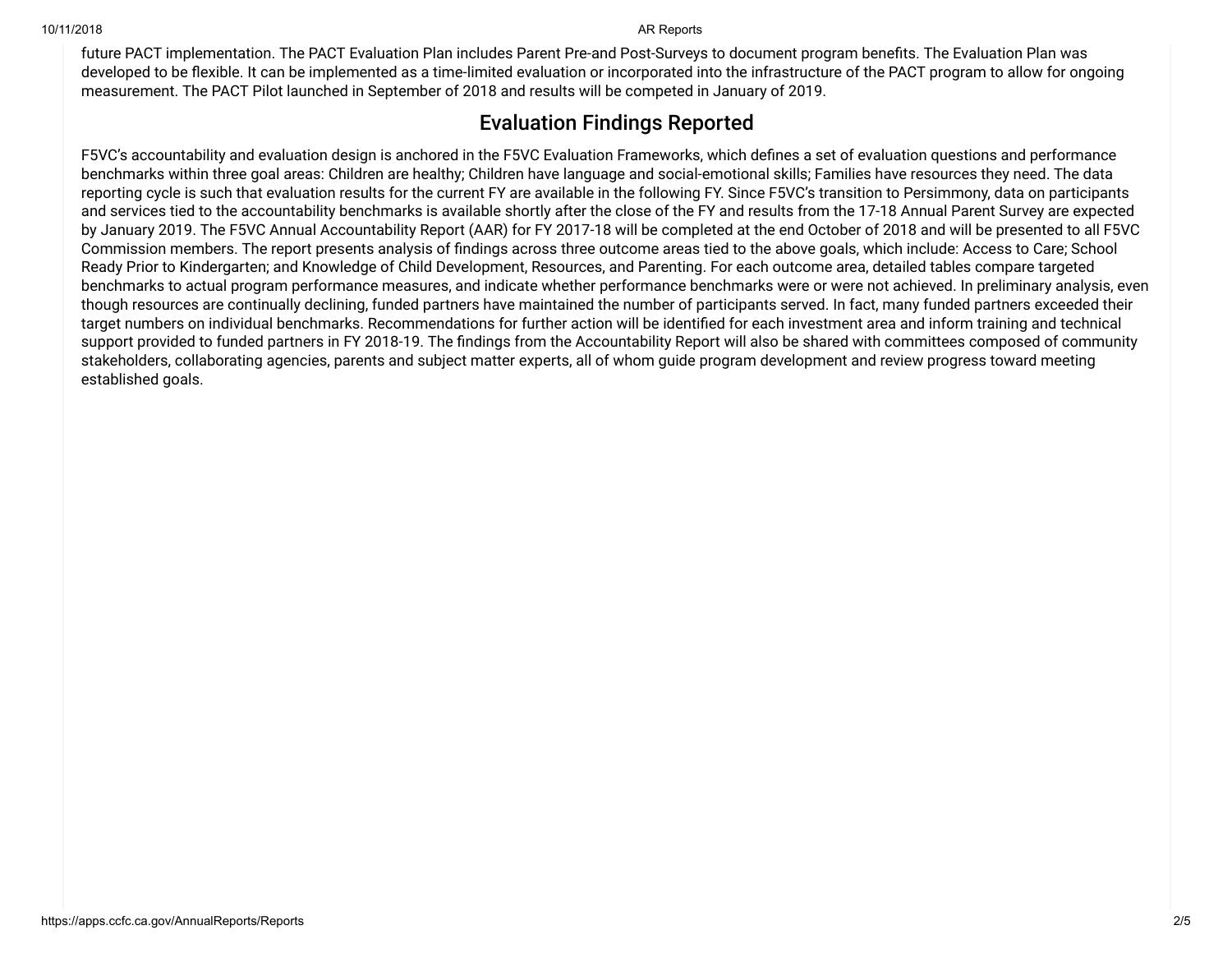#### Policy Impact of Evaluation Results

Each year, F5VC staff work with the Commission to review, refine, and update the accountability and evaluation frameworks to incorporate newly funded activities, new evaluation interests, new strategic priorities, build on prior evaluation ndings, and set new benchmarks. Recommendations for further action are identified for each investment area and will inform training and technical support provided to funded partners in FY 2018--19. The findings from the Evaluation and Accountability Report are also used to guide program development and review progress toward meeting established goals. For example, the FY 2015-16 Accountability Report identified the need to closely monitor utilization of oral health program allocations and develop outreach strategies for uninsured children and underserved areas. As a result, funded partners are more effectively outreaching and delivering services to children in underrepresented, high need areas and to better identify uninsured children. F5VC staff additionally engage funded partners in the review of evaluation ndings for the purposes of learning, continuous quality improvement, and enhancing partners' abilities to directly communicate program impacts at the local level among participants, partners, and community stakeholders. A focal point of this work is the Neighborhood for Learning (NfL) Leadership Community, a community-of-practice for F5VC NfL implementers that provides a forum for sharing best practices, advancing common vision and strategies, and strengthening relationships. FY 2017-18 concluded the fourth full fiscal year of using Persimmony for data collection on participants, services, and outcomes and for funded partner invoice submission. Within Persimmony, program staff are able to enter individual-level data into a singular relational database that can then be queried using the builtin export and report functions. The ability to easily generate reports on their performance led to more effectively using data for decision making on program implementation and follow-up with clients. For example, funded partners periodically generate reports to identify families without health insurance or a medical home in order to provide targeted follow-up leading to receipt of these services. Over the course of the FY 2017-18, funded partners worked with a consultant to utilize existing data on a Continuous Quality Improvement project. Through a series of in-person trainings and technical assistance sessions participating funded partners engaged in Plan, Do, Study, Act cycles to address areas for improvement. In addition, the implementation of the fiscal module led to increased efficiency, which in turn resulted in quicker invoice processing times and reduced need for year-end amendments.